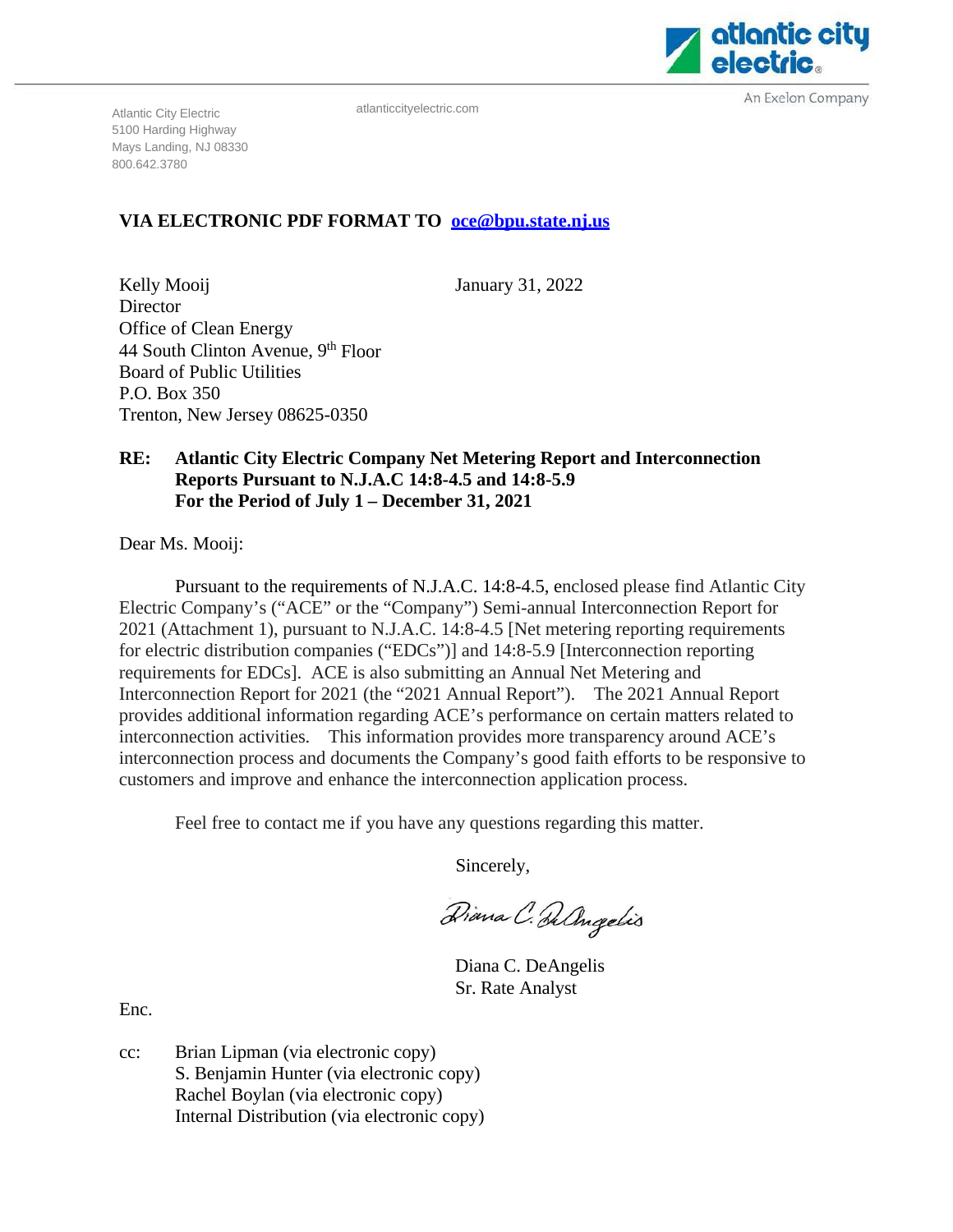Atlantic City Electric Company Semi-Annual Report Filed Pursuant to New Jersey Administrative Code ("N.J.A.C.") 14:8-4 – Net Metering and Interconnection Standards for Class I Renewable Systems

Compliance Report and Annual Net Metering Report Covering Interconnection Applications Received January 1, 2021 through December 31, 2021 (Filed January 31, 2022)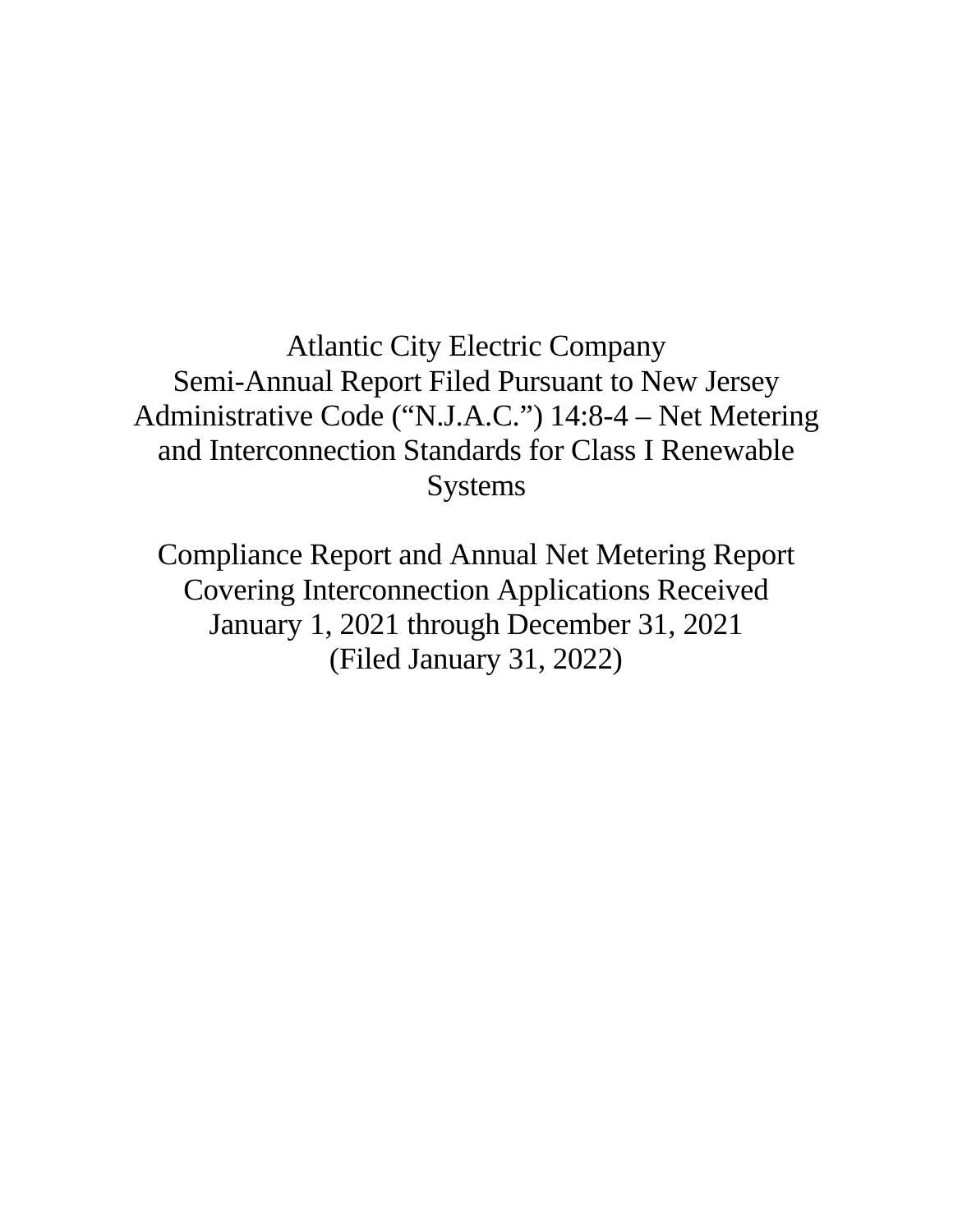## **I. Introduction**

Pursuant to N.J.A.C. 14:8-4.5 [Net metering reporting requirements for electric distribution companies ("EDCs")] and N.J.A.C. 14:8-5.9 [Interconnection reporting requirements for EDCs], Atlantic City Electric Company ("ACE" or the "Company") submits its semi-annual Net Metering and Interconnection Report for 2021 (the "2021 Semi-Annual Report"). The Company is also submitting its Annual Net Metering and Interconnection Report for 2021 ("2021 Annual Report") for your review and information. In connection with the merger between Exelon Corporation and Pepco Holdings, Inc. ("PHI"), the companies agreed to provide additional information regarding ACE's performance on certain matters related to interconnection.

# **II. July 1, 2021 through December 31, 2021 Semi-Annual Report – See Attachment 1**

## A. Information Required by Title 14, Chapter 8.

i. Subchapter 4.5: Net Metering for Class I Renewable Energy Systems of the N.J.A.C. requires Atlantic City Electric to submit to the Board, on August 1 and February 1, respectively, a report detailing the following: (1) the estimated total kilowatt hours supplied to the distribution system by customer-generators and a description of the estimation methodology used and (2) the estimated total kilowatt hours that were delivered to customer-generators through the distribution system.

The report shall include the following information regarding credits and payments to customer-generators during the reporting period: (1) the total number of customergenerators that were paid for excess generation at the end of the customer-generators' annualized periods; and (2) the total dollar amount that the utility paid to customergenerators for excess generation at the end of the customer-generators annualized periods, separated by month.

#### **In compliance with N.J.A.C. 14:8-4.5** (A), **the Company reports:**

# **(1) The estimated total kilowatt hours supplied to the distribution system by customer-generators**

During the period of July 1 to December 31, 2021, customer-generators supplied 297,334,908 kilowatt hours to the distribution system. The methodology used to estimate the kilowatt hours supplied monthly by customer solar generators is as follows: the total generation ratings solar times an 72% inverter efficiency estimate times 4.5 sun hours (National Renewable Energy Laboratory average for New Jersey) times the number of calendar days in the month. The methodology used to estimate the kilowatt hours supplied monthly by customer wind generators is as follows: the total generation ratings wind times an 80% turbine inverter efficiency estimate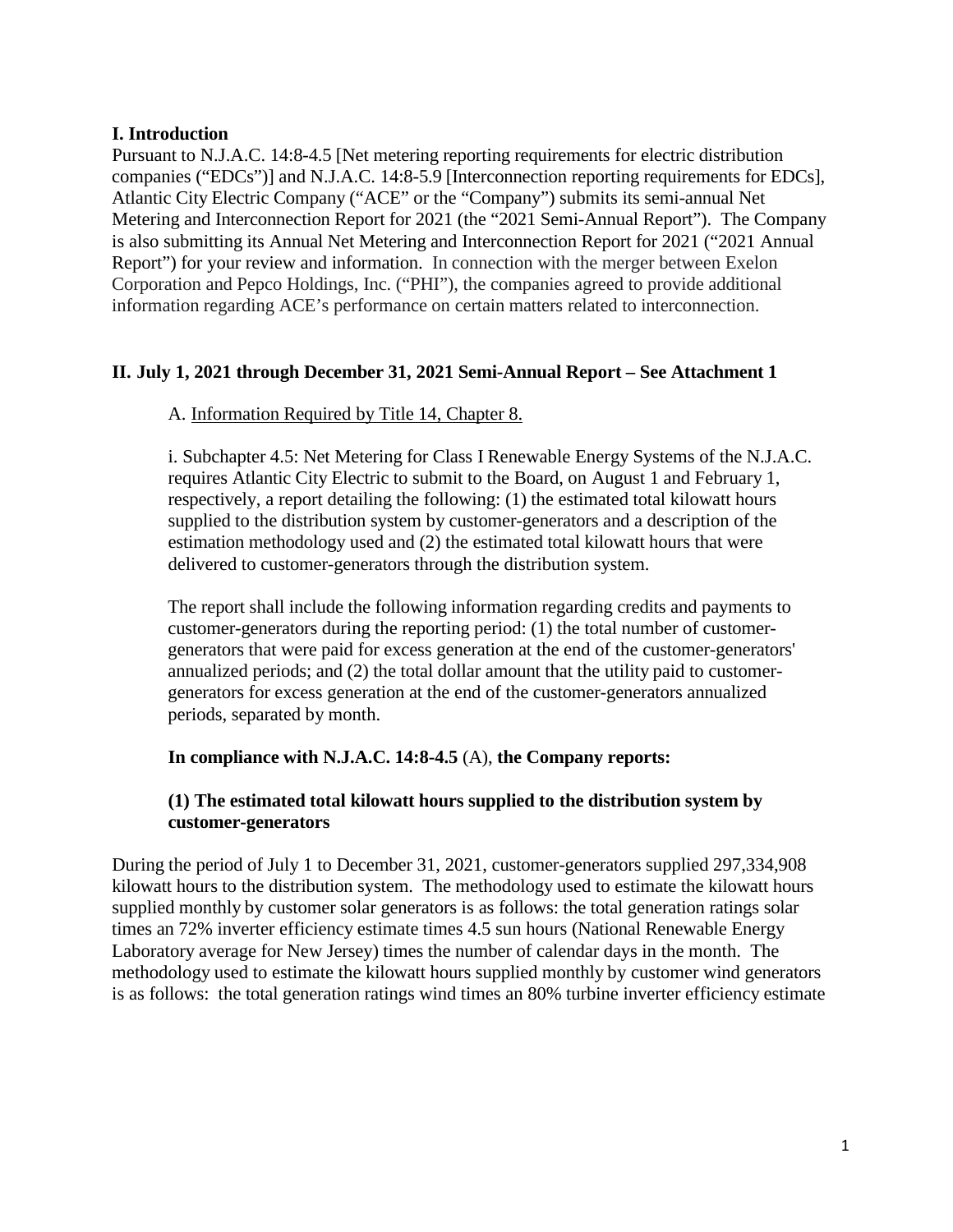times 335 wind generation output efficiency (national average, 2007) times 24 hours per day times the number of calendar days in the month.

# **(2) Estimated total kilowatt hours that were delivered to customer-generators through the distribution system**

From July through December 2021, ACE delivered an estimated 616,961,595-kilowatt hours to customer-generators through the distribution system. The estimated kilowatt hours delivered to the customer-generator through the distribution system is calculated as follows: the current month kilowatt hour consumption plus the customer-generator estimated energy supplied to the distribution system.

## **(3) The total number of customer-generators that were paid for excess generation at the end of the customer-generators' annualized periods**

From July through December 2021, 7,801 customers were paid for their excess generation.

# **(4) The total dollar amount that the utility paid to customer-generators for excess generation at the end of the customer-generators annualized periods, separated by month**

From July through December 2021, \$436,871. was paid in excess generation anniversary credits. Attachment 1 shows details on the dollar amount paid to customer-generators for excess generation at the end of the annualized periods, separated by month.

ii. Subchapter 5.9: Interconnection of Class I Renewable Energy Systems of the N.J.A.C. requires ACE to submit to the Board, on August 1 and February 1, respectively, a report detailing the following: (1) the number of customer-generators that interconnected; (2) the estimated total rated generating capacity of all customer-generator facilities that interconnected; and (3) the total cumulative number of customer-generators that interconnected between June 15, 2001 and the end of the reporting period.

The information required shall be listed by type of Class I renewable energy, as set forth at N.J.A.C. 14:8-2.5(b), as follows:

- 1. solar PV technology;
- 2. wind technology;
- 3. biomass; or

4. a renewable energy technology not listed 1 through 3 above. In such a case, the report shall include a description of the renewable energy technology.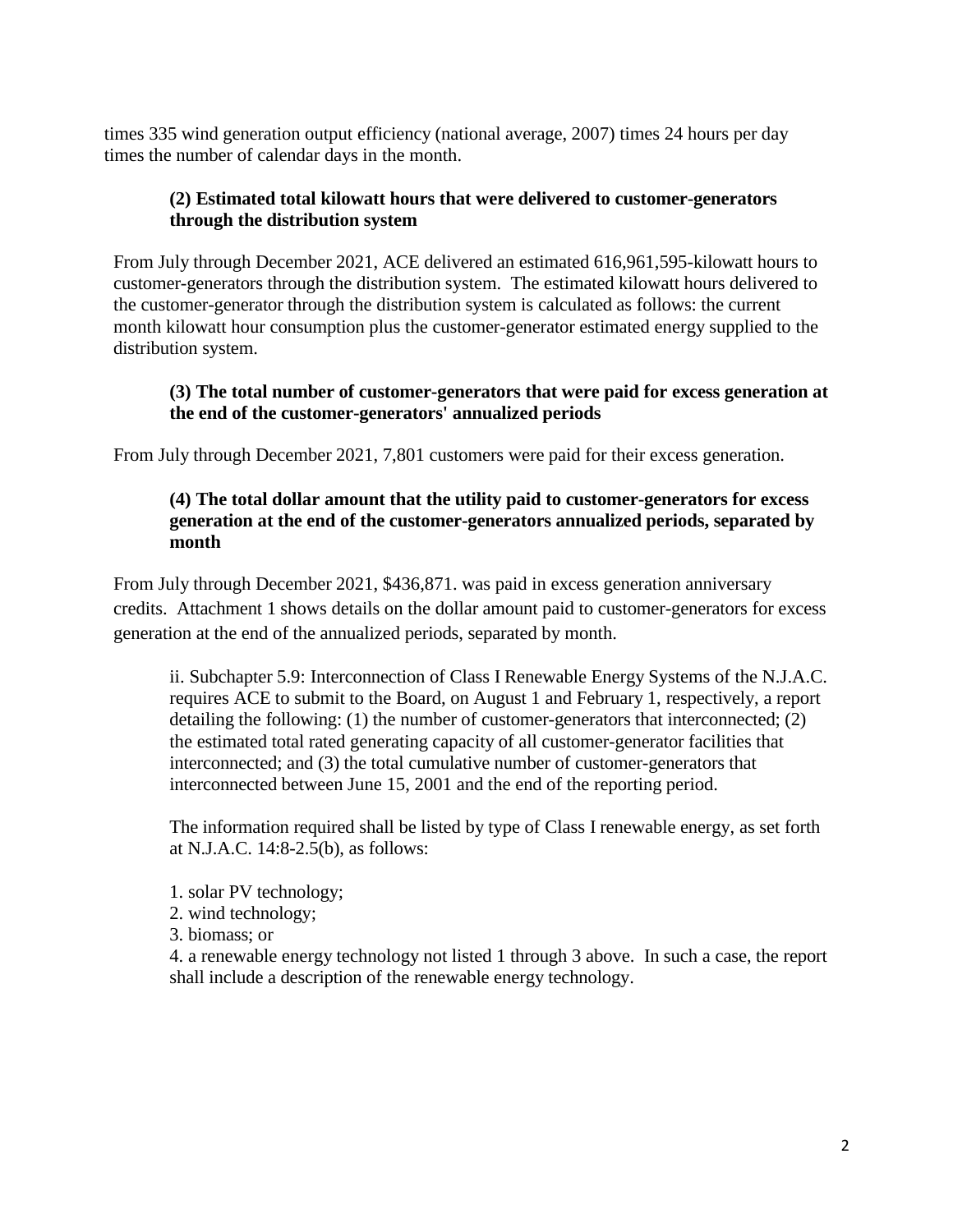# **In compliance with N.J.A.C. 14:8-5.9 (B), the Company reports:**

#### **(1) The number of customer-generators that interconnected**

During the reporting period, 1,825 customer-generator facilities were interconnected to ACE's distribution system.

#### **(2) The estimated total rated generating capacity of all customer-generator facilities that interconnected**

Customer-generators interconnected 7,509.709 kilowatts of generating capacity from July 1, 2021 to December 31, 2021.

## **(3) The total cumulative number of customer-generators that interconnected between June 15, 2001 and the end of the reporting period**

The total cumulative number of customer-generators that interconnected through the end of the reporting period was 42,109.

## **III. 2021 Annual Report**

The Company is submitting its Annual Net Metering and Interconnection Report for 2021 ("2021 Annual Report"). In connection with the merger between Exelon Corporation and PHI, the companies agreed to provide additional information regarding ACE's performance on interconnections. The 2021 Annual Report therefore provides more transparency around the Company's interconnection process and evidences its good faith efforts to be responsive to customers and improve and continually enhance the Company's interconnection application process.

#### A. Interconnection Processing Timeliness

#### **1. Timeliness of Application Review for Authorization to Operate**

Timeliness for Authorization to Operate ("ATO") or Permission to Operate ("PTO") is measured from the receipt of a complete Part II Request to the time the ATO letter is emailed to the customer<sup>[1](#page-4-0)</sup>. ACE issued 4,179 ATO letters to customers/contractors in 2021. Of these, 98.68% were successfully approved within 20 business days of receiving a complete Part II application.

<span id="page-4-0"></span> $<sup>1</sup>$  As noted in the Alliance for Solar Choice "TASC" agreement that was executed in connection with an application in</sup> one of PHI's regulated markets.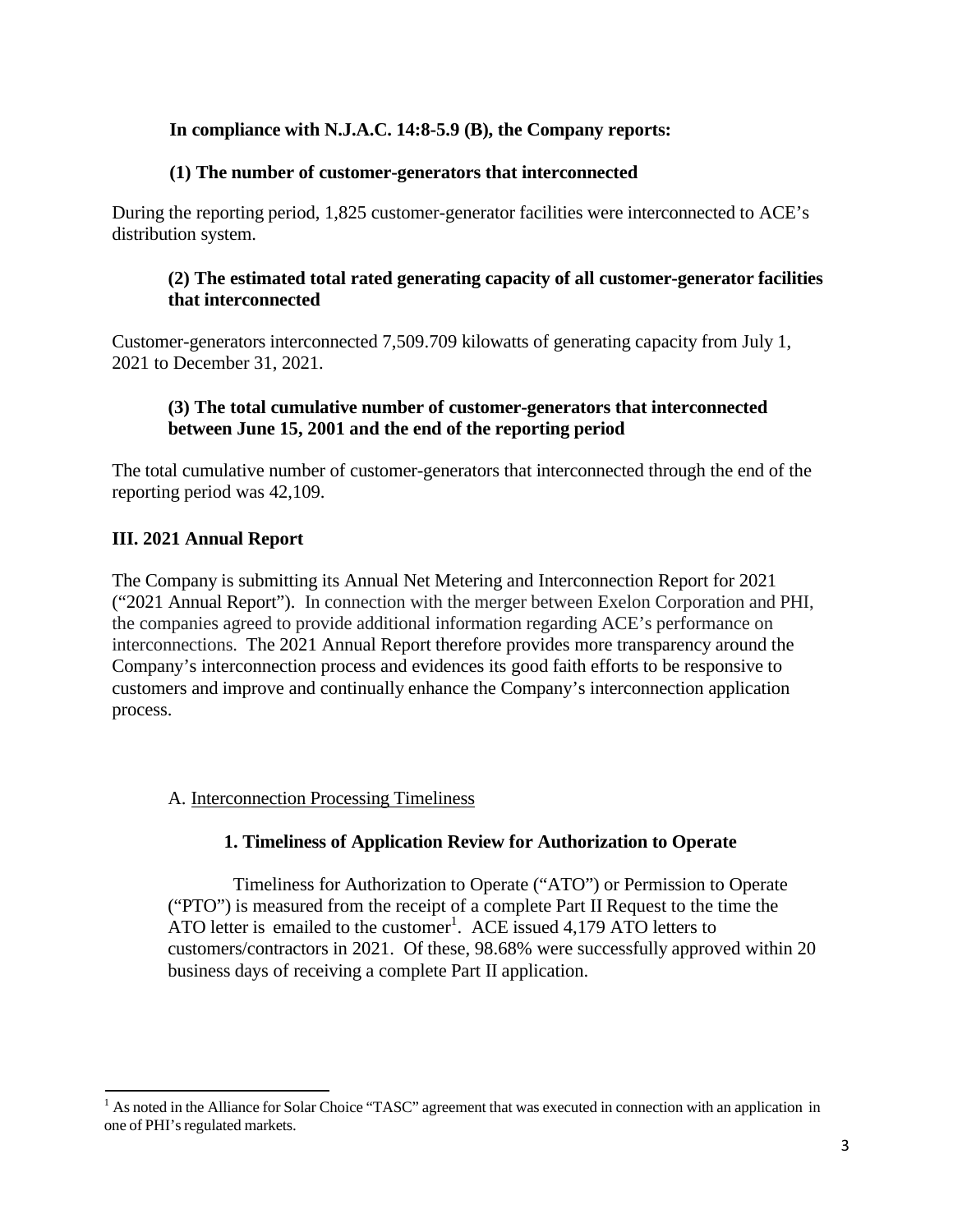ATTACHMENT 1